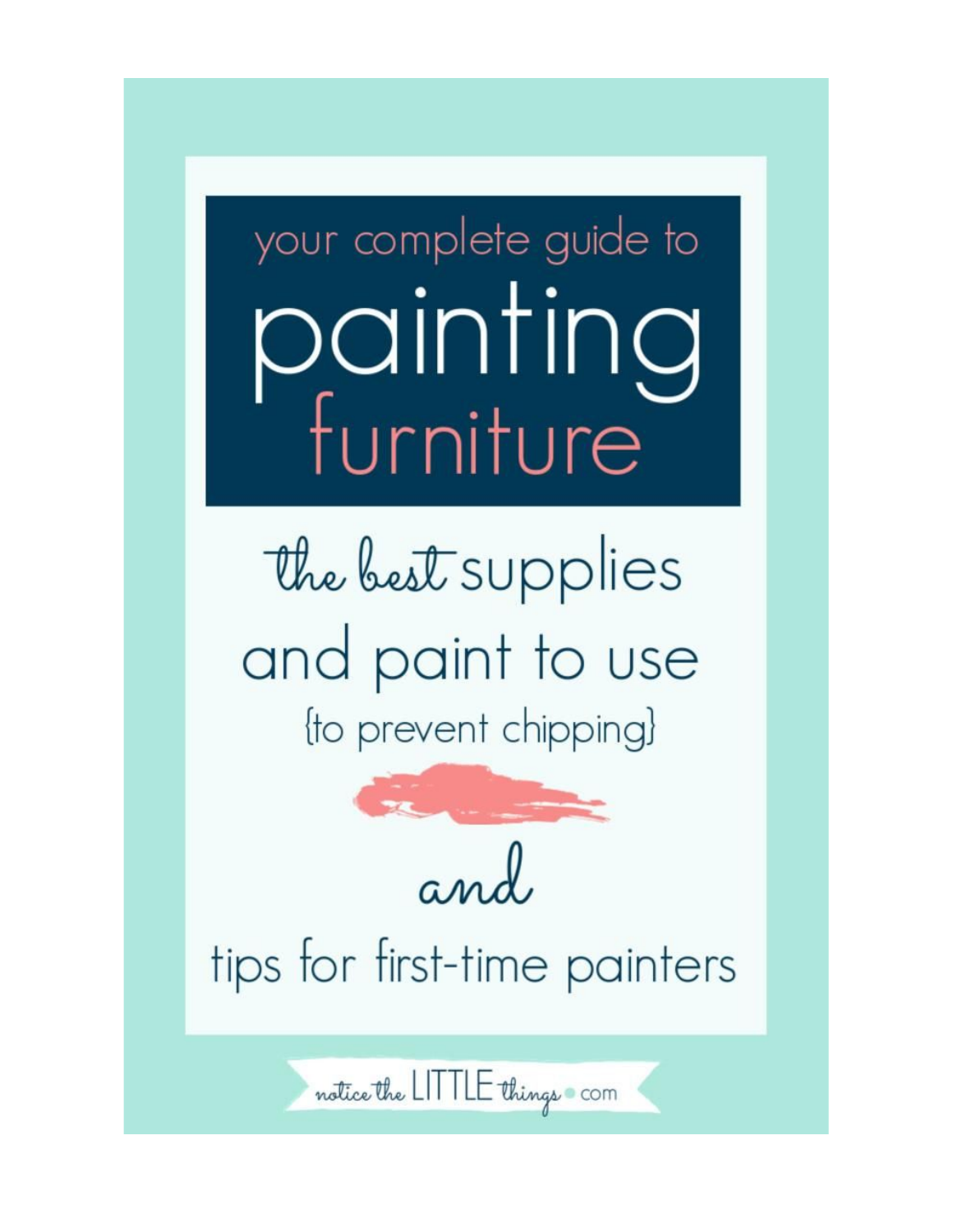## painting furniture et supplies & tips

**tip #1 ::** this is going to be easier than you think. getting started is the hardest part. as much as you might be thinking otherwise, you really can't mess this up. don't overthink your supplies or your process. follow the favorites below and you will be all set!

**tip #2** :: if it feels like you are ruining the whole thing, keep going. i often think the same thing. in the end, you will not notice any of the imperfections you worry about as you go.

**tip #3 ::** primer makes all the difference. it allows you to skip sanding and removing old paints and stains. i have never sanded a piece before painting. just wipe down your piece with a wet cloth to remove dust. i tested whether using primer makes a difference in chipping. it does. i now have a whole piece that chips easier than the others because i tried to skip the primer. don't skip the primer. {you can get your primer tinted to match the paint color you've chosen for your piece. this is especially helpful if the paint color you've chosen is darker.}

**note :: i make some references to lowes in the suggestions below. i am not affiliated with this store. it is just the closest hardware store to my house. you can get these supplies at any hardware store, except for the valspar paint, which is specific to lowes. valspar signature is a second tier paint {the middle option when it comes to expense} and i am sure other hardware stores have an equivalent primer/paint product if you don't have a lowes nearby.**

favorite brushes

|  | whizz microlon mini paint applicator kit, 4 inch, and refill rolls.<br>use this {or similar} to apply paint or primer to any surface. it will look a little<br>textured at first, when it dries this is less noticeable, this is the method i<br>used on my piano and hutch and it was the fastest i've ever painted two<br>pieces. it is my new favorite way to apply paint and now i use it more than<br>brushes.<br>photo credit and information here at lowes. |
|--|--------------------------------------------------------------------------------------------------------------------------------------------------------------------------------------------------------------------------------------------------------------------------------------------------------------------------------------------------------------------------------------------------------------------------------------------------------------------|
|--|--------------------------------------------------------------------------------------------------------------------------------------------------------------------------------------------------------------------------------------------------------------------------------------------------------------------------------------------------------------------------------------------------------------------------------------------------------------------|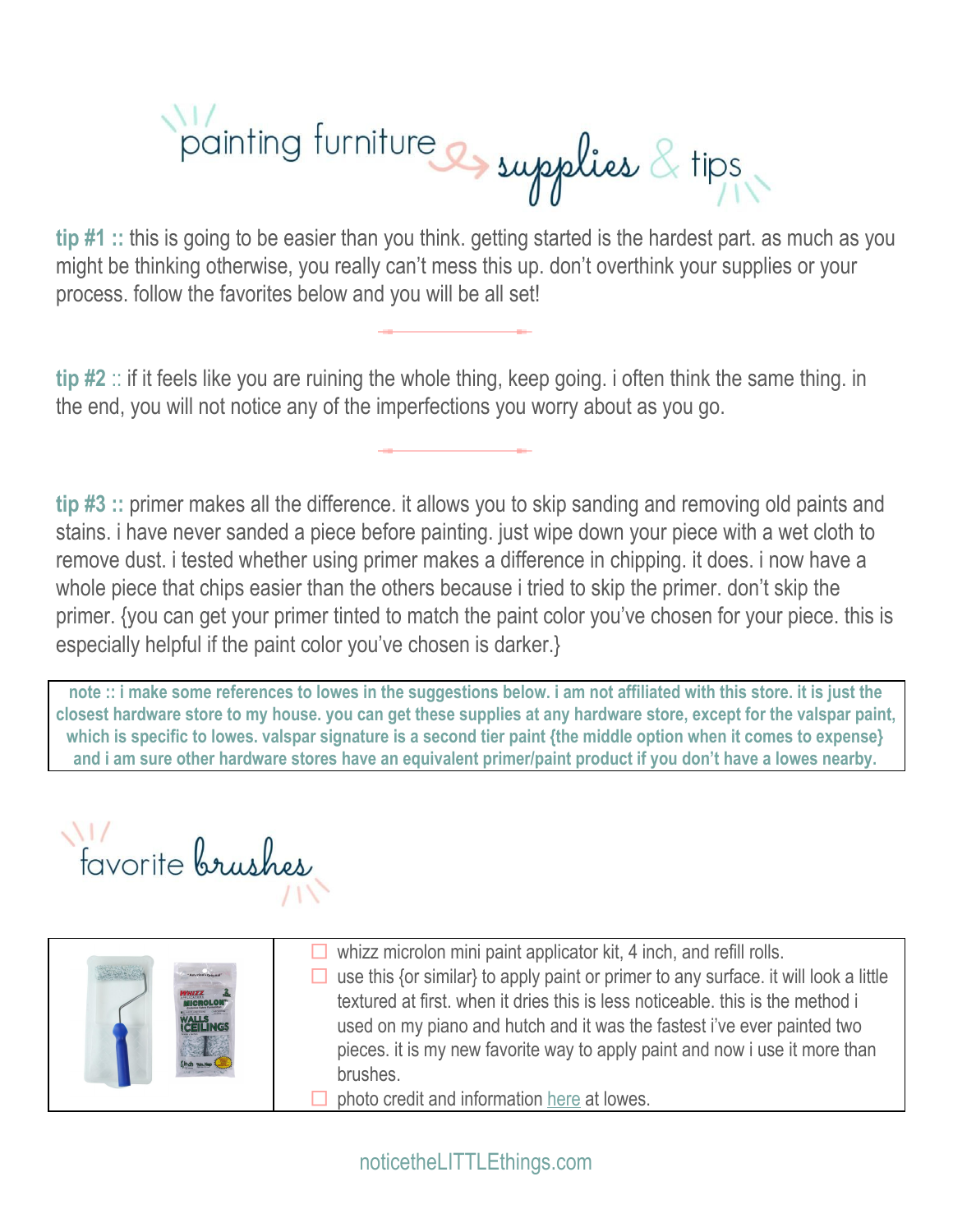| $\Box$ 2" or 2 $\frac{1}{2}$ " angled brushes like this one are my favorite. i usually need 2-3 of<br>this size brush per project. brushes don't have to be new. i reuse brushes<br>for as long as i can.<br>$\Box$ i wash brushes in between uses with dish soap and warm water, but they<br>take awhile to dry. in order to keep a project going within the same day, i<br>keep more than one brush on hand.<br>i also like to have 1-2, 3" brushes for larger surfaces like table tops, unless<br>you choose to use the roller from above.<br>information and photo credit for blue hawk brush here at lowes.<br>honestly, the brush doesn't matter that much. just pick one, preferably<br>angled, that is in your price range. i also like multipacks like this one for<br>affordability purposes.<br>information and photo credit here from lowes. |
|----------------------------------------------------------------------------------------------------------------------------------------------------------------------------------------------------------------------------------------------------------------------------------------------------------------------------------------------------------------------------------------------------------------------------------------------------------------------------------------------------------------------------------------------------------------------------------------------------------------------------------------------------------------------------------------------------------------------------------------------------------------------------------------------------------------------------------------------------------|
| i like to buy a bag of cheap white rags at my hardware store to clean up<br>spills. i also use them to remove wood stain if i am staining something.<br>information and photo credit here from lowes.                                                                                                                                                                                                                                                                                                                                                                                                                                                                                                                                                                                                                                                    |

favorite paints

|                     | $\Box$ 1*2*3 zinsser primer :: wipe down your furniture piece with a damp rag.<br>allow it to dry for about an hour. apply one coat of primer to the entire piece.<br>application doesn't really matter but i try to use the same brush/roller<br>strokes i plan to use with my final paint color when i prime.<br>information and photo credit here from rustoleum.                                                                                                                                                      |
|---------------------|---------------------------------------------------------------------------------------------------------------------------------------------------------------------------------------------------------------------------------------------------------------------------------------------------------------------------------------------------------------------------------------------------------------------------------------------------------------------------------------------------------------------------|
| valspar<br>SIGNATUF | valspar signature latex paint plus primer, satin finish :: once your primer<br>dries, apply 1-2 coats of paint in a color of your choice. my favorite look for<br>furniture is the satin finish. it is just slightly shiny.<br>information and photo credit here from valspar at lowes.                                                                                                                                                                                                                                   |
|                     | minwax polycrylic water based protective finish, satin finish :: once your<br>paint {or stain} dries, distress {if you want}, and then apply 1-2 coats of this<br>protective coat. i buy the smaller can and use one coat.<br>this goes on fast and it is very thin. watch for drips.<br>this step prevents your piece from chipping. it also allows you to dust, scrub,<br>and even use antibacterial kitchen wipes without worrying you will ruin the<br>paint/stain.<br>information and photo credit here from minwax. |